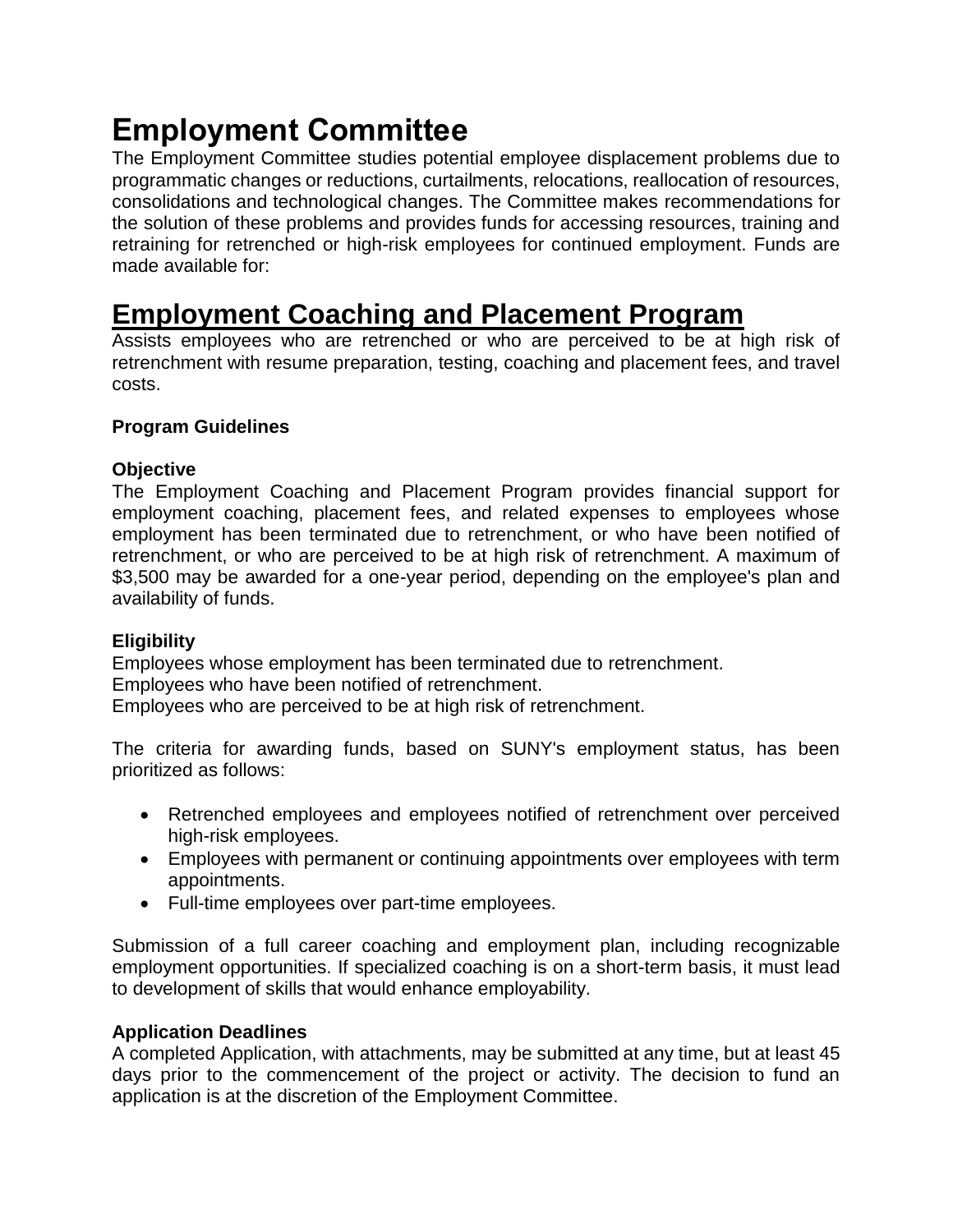# **Application Process**

#### **General Program Information**

The [General Program Information](https://oer.ny.gov/general-program-information) section provides information pertaining to the disbursement of New York State/United University Professions Joint Labor-Management Committees' funds, including application follow-up, acknowledgement of committee funds, expenditure limitations, reimbursement of expenditures, equipment policy, and contacts.

- 1. Read the [Application Instructions.](https://oer.ny.gov/instructions-completing-fillable-pdf-application)
- 2. Fill out, print and sign the [Application.](https://www.nysuup.lmc.ny.gov/forms/Employment-Coaching-FILLABLE-APPLICATION.pdf)
- 3. Have the Application signed by the campus president or designee and the UUP chapter president.
- 4. Send the Application with required attachments listed below to the [NYS/UUP](https://www.nysuup.lmc.ny.gov/contact.html) JLMC staff.

#### **Required Attachments**

- Copy of retrenchment notice, or statement of reasons provided by the campus for perceived high risk of retrenchment.
- A full career coaching and employment plan described under Eligibility, documenting professional services, placement agencies, credentials of coaches or other evidence of professional competence. Either an official letter or a copy of the brochure from the coaching and placement agency or generally recognized professional entity with credentials from each person providing the coaching and placement services should be provided.
- A letter from the campus president or designee indicating the campus's financial contribution of a minimum of 40% of the total project or activity expenses. NYS/UUP Joint Labor-Management Committees' funds that have been awarded to the campus should not be included as a part of the campus's contribution.
- Provide expenditures to be incurred, including but not limited to the following:
- Standard employment coaching and placement agency fees in the employee's geographic area.
- Transportation expenses between home and the coaching agency's office or job interview.
- Evaluation and testing instruments commonly used for career coaching.
- Employment related books, expendable supplies, and software.
- Professional resume preparation and reasonable mailing expenses associated with job a search.

Additional information may be requested by the Employment Committee.